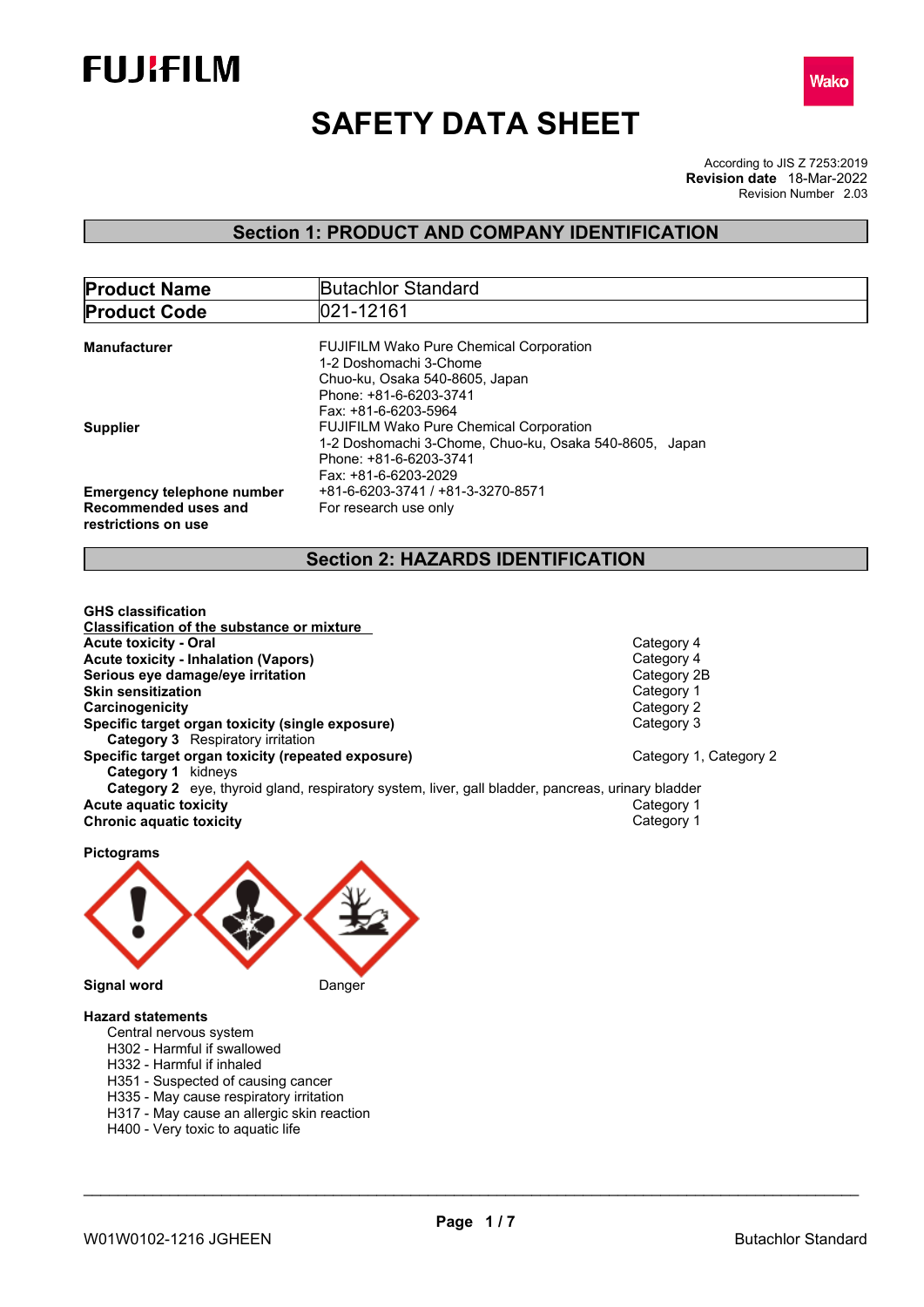- H410 Very toxic to aquatic life with long lasting effects
- H372 Causes damage to the following organs through prolonged or repeated exposure: kidneys
- H373 May cause damage to the following organs through prolonged or repeated exposure: eye, thyroid gland,

respiratory system, liver, gall bladder, pancreas, urinary bladder

#### **Precautionary statements-(Prevention)**

• Obtain special instructions before use

- Do not handle until all safety precautions have been read and understood
- Use personal protective equipment as required
- Wash face, hands and any exposed skin thoroughly after handling
- Do not eat, drink or smoke when using this product
- Use only outdoors or in a well-ventilated area
- Contaminated work clothing should not be allowed out of the workplace
- Wear protective gloves
- Do not breathe dust/fume/gas/mist/vapors/spray
- Avoid release to the environment

#### **Precautionary statements-(Response)**

• IF exposed or concerned: Get medical advice/attention

• IF IN EYES: Rinse cautiously with water for several minutes. Remove contact lenses, if present and easy to do. Continue rinsing

- If eye irritation persists: Get medical advice/attention
- IF ON SKIN: Wash with plenty of soap and water
- If skin irritation or rash occurs: Get medical advice/attention
- Wash contaminated clothing before reuse
- IF INHALED: Remove victim to fresh air and keep at rest in a position comfortable for breathing
- IF SWALLOWED: Call a POISON CENTER or doctor/physician if you feel unwell
- Rinse mouth
- Collect spillage

#### **Precautionary statements-(Storage)**

• Store locked up

• Store in a well-ventilated place. Keep container tightly closed

#### **Precautionary statements-(Disposal)**

• Dispose of contents/container to an approved waste disposal plant

#### **Others**

**Other hazards** Not available

### **Section 3: COMPOSITION/INFORMATION ON INGREDIENTS**

**Single Substance or Mixture** Substance

**Formula** C17H26ClNO2

| <b>Chemical Name</b>                      | Weight-% | <b>Molecular weight</b>       | <b>ENCS</b>            | <b>ISHL No.</b>    | <b>CAS RN</b> |
|-------------------------------------------|----------|-------------------------------|------------------------|--------------------|---------------|
| <b>Butachlor</b>                          | 98.0     | 311.85                        | N/A                    | 86′در<br>(40)<br>v | 23184-66-9    |
| <b>Note</b><br><b>ISHL</b><br>` No<br>.on | the      | announced :<br>means<br>table | l chemical substances. |                    |               |

**Impurities and/or Additives:** Not applicable

### **Section 4: FIRST AID MEASURES**

#### **Inhalation**

Remove to fresh air. If symptoms persist, call a physician.

**Skin contact** Wash off immediately with soap and plenty of water. If symptoms persist, call a physician.

**Eye contact**

IF IN EYES: Rinse cautiously with water for several minutes. Remove contact lenses, if present and easy to do. Continue rinsing. Immediate medical attention is required.

#### **Ingestion**

Rinse mouth. Never give anything by mouth to an unconscious person. Call a physician or poison control center immediately. Do not induce vomiting without medical advice.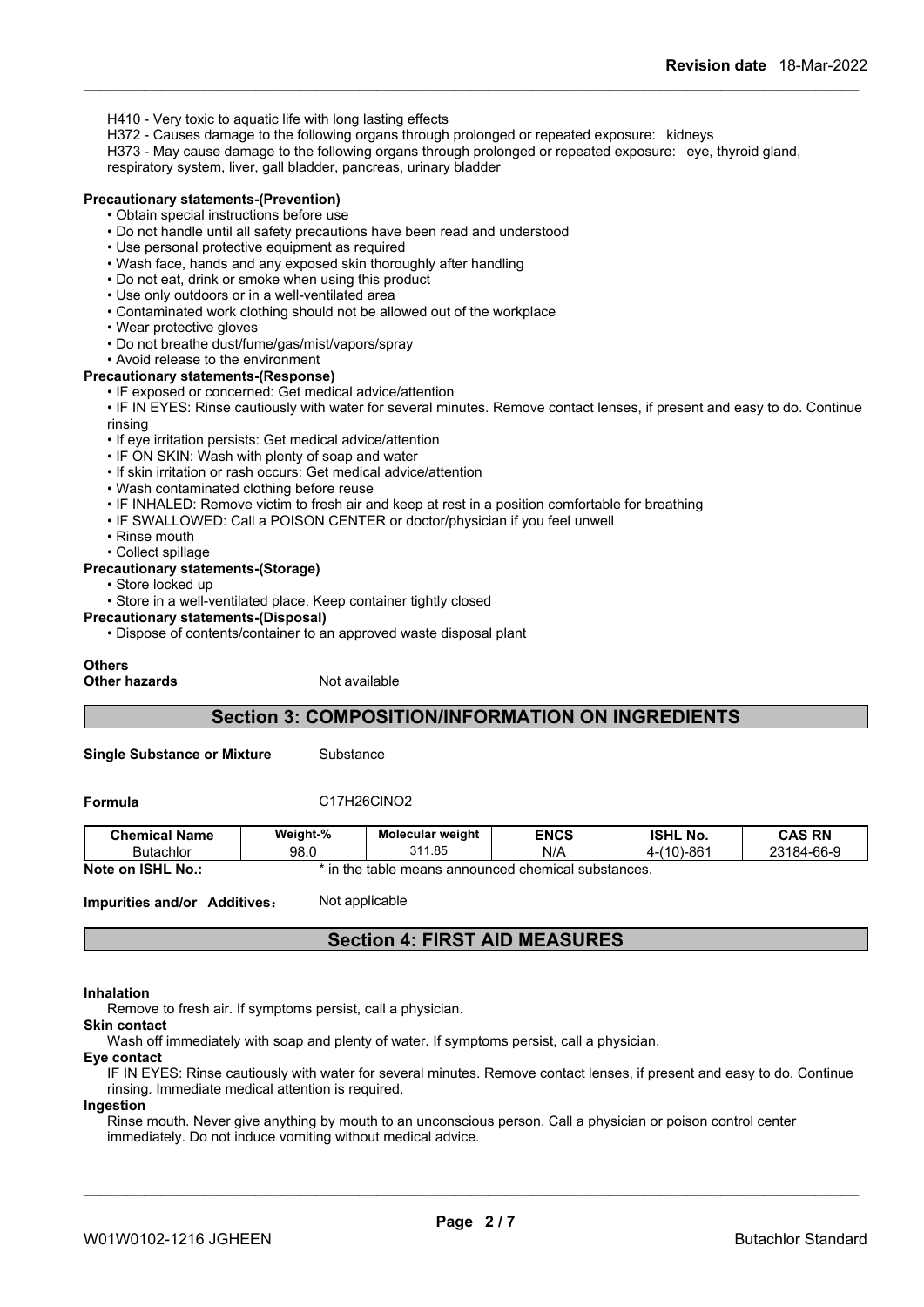#### **Protection of first-aiders**

Use personal protective equipment as required.

### **Section 5: FIRE FIGHTING MEASURES**

#### **Suitable extinguishing media**

Water spray (fog), Carbon dioxide (CO2), Foam, Extinguishing powder, Sand

**Unsuitable extinguishing media**

No information available

#### **Specific hazards arising from the chemical product**

Thermal decomposition can lead to release of irritating and toxic gases and vapors.

**Special extinguishing method**

No information available

### **Special protective actions for**

#### **fire-fighters**

Use personal protective equipment as required.Firefighters should wear self-contained breathing apparatus and full firefighting turnout gear.

### **Section 6: ACCIDENTAL RELEASE MEASURES**

### **Personal precautions, protective equipment and emergency procedures**

For indoor, provide adequate ventilation process until the end of working. Deny unnecessary entry other than the people involved by, for example, using a rope. While working, wear appropriate protective equipments to avoid adhering it on skin, or inhaling the gas. Work from windward, and retract the people downwind.

#### **Environmental precautions**

To be careful not discharged to the environment without being properly handled waste water contaminated.

### **Methods and materials for contaminent and methods and materials for cleaning up**

Absorb dry sand, earth, sawdust and the waste. Collect empty container that can be sealed.

#### **Recoverly, neutralization**

#### No information available

#### **Secondary disaster prevention measures**

Clean contaminated objects and areas thoroughly observing environmental regulations.

### **Section 7: HANDLING AND STORAGE**

#### **Handling**

#### **Technical measures**

Highly flammable. Avoid contact with high temperature objects, spark, and strong oxidizing agents. Use with local exhaust ventilation.

#### **Precautions**

Do not rough handling containers, such as upsetting, falling, giving a shock, and dragging Prevent leakage, overflow, and scattering. Not to generate steam and dust in vain. Seal the container after use. After handling, wash hands and face, and then gargle In places other than those specified, should not be smoking or eating and drinking Should not be brought contaminated protective equipment and gloves to rest stops Deny unnecessary entry of non-emergency personnel to the handling area

#### **Safety handling precautions**

Take necessary action to avoid static electricity discharge (which might cause ignition of organic vapors). Use personal protective equipment as required. Avoid contact with skin, eyes or clothing.

#### **Storage**

| Safe storage conditions   |                                                                                                  |
|---------------------------|--------------------------------------------------------------------------------------------------|
| <b>Storage conditions</b> | Store away from sunlight in a cool (2-10 $^{\circ}$ C) well-ventilated dry place. Packed with an |
|                           | inert gas.                                                                                       |
| Safe packaging material   | Glass                                                                                            |
| Incompatible substances   | Strong oxidizing agents                                                                          |
|                           |                                                                                                  |

### **Section 8: EXPOSURE CONTROLS/PERSONAL PROTECTION**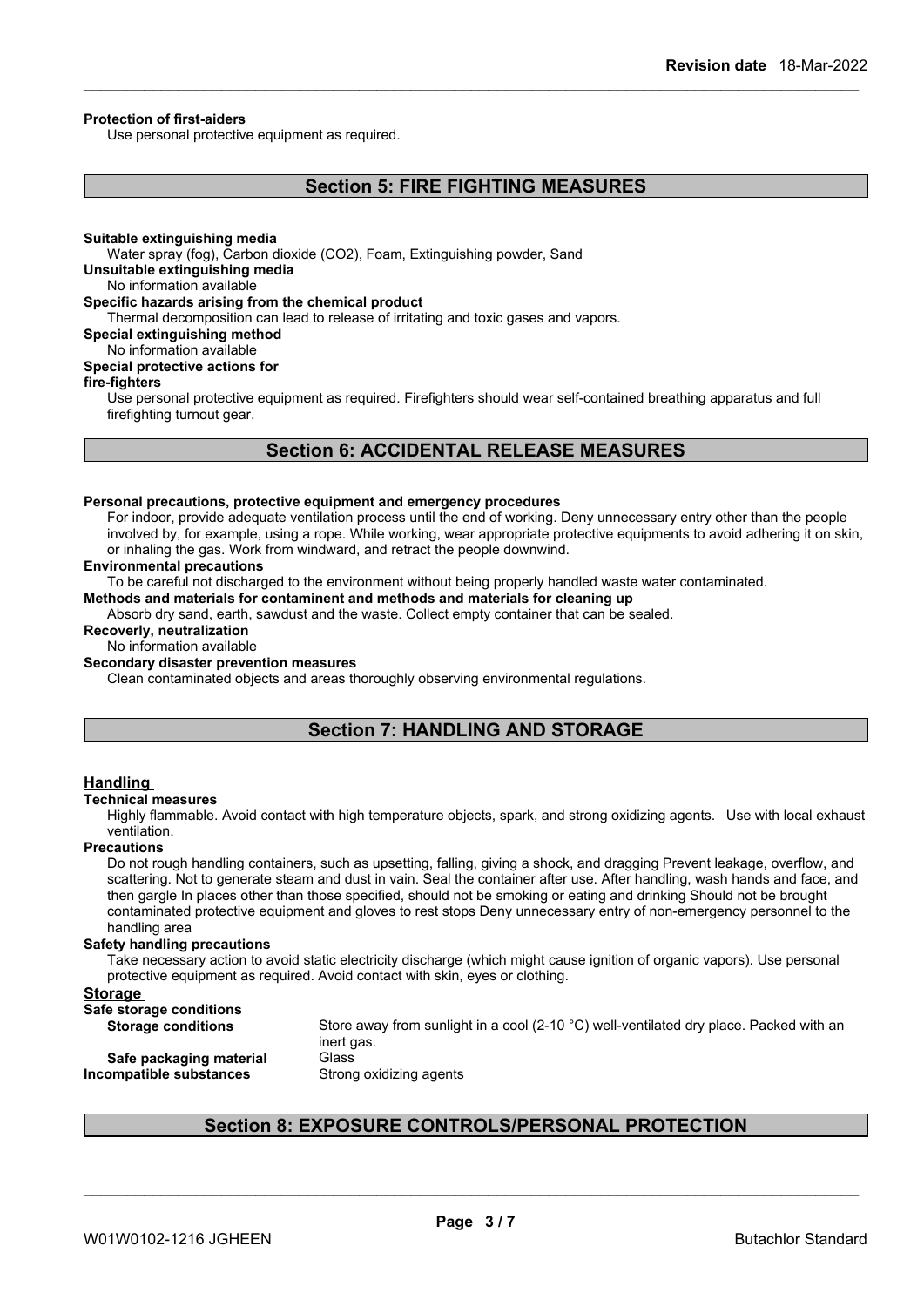#### **Engineering controls**

In case of indoor workplace, seal the source or use a local exhaust system. Provide the safety shower facility, and handand eye-wash facility. And display their position clearly.

**Exposure limits** This product, as supplied, does not contain any hazardous materials with occupational exposure limits established by the region specific regulatory bodies.

## **Personal protective equipment**<br>**Respiratory protection** Protective mask **Respiratory protection**<br> **Protection Protection Protective gloves Hand** protection **Skin and body protection** Long-sleeved work clothes

**Eye protection** protective eyeglasses or chemical safety goggles

### **General hygiene considerations**

When using do not eat, drink or smoke.

### **Section 9: PHYSICAL AND CHEMICAL PROPERTIES**

#### **Form**

| Color                                                  | Colorless - reddish brown               |
|--------------------------------------------------------|-----------------------------------------|
| <b>Turbidity</b>                                       | clear                                   |
| Appearance                                             | liquid                                  |
| Odor                                                   | no data available                       |
| <b>Melting point/freezing point</b>                    | $\leq -5$ °C                            |
| Boiling point, initial boiling point and boiling range | no data available                       |
| <b>Flammability</b>                                    | no data available                       |
| <b>Evaporation rate:</b>                               | no data available                       |
| Flammability (solid, gas):                             | no data available                       |
| Upper/lower flammability or                            |                                         |
| explosive limits                                       |                                         |
| Upper:                                                 | no data available                       |
| Lower:                                                 | no data available                       |
| <b>Flash point</b>                                     | $>135$ °C                               |
| Auto-ignition temperature:                             | no data available                       |
| Decomposition temperature:                             | 165 °C                                  |
| рH                                                     | no data available                       |
| Viscosity (coefficient of viscosity)                   | no data available                       |
| <b>Dynamic viscosity</b>                               | no data available                       |
| <b>Solubilities</b>                                    | Ethanol and acetone: soluble . water: p |
|                                                        | insoluble.                              |
| n-Octanol/water partition coefficient: (log Pow)       | no data available                       |
| Vapour pressure                                        | 0.6 mPa                                 |

**Specific Gravity / Relative density no data available Vapour density**<br> **Particle characteristics**<br> **Particle characteristics Particle characteristics** 

no data available<br><-5 °C **Boiling point, initial boiling point and boiling range** no data available **Flammability** no data available **Evaporation rate:** no data available **Flammability (solid, gas):** no data available **Upper:** no data available **Lower:** no data available **huto-iden**<br>165 °C **pH** no data available **Viscosity (coefficient of viscosity)** no data available **Dynamic viscosity** no data available Ethanol and acetone : soluble . water : practically insoluble,or insoluble . **no data available**<br>0.6 mPa

### **Section 10: STABILITY AND REACTIVITY**

### **Stability**

**Reactivity** no data available<br> **Chemical stability** May be altered by May be altered by light. **Hazardous reactions** None under normal processing **Conditions to avoid** Extremes of temperature and direct sunlight, Heat, flames and sparks, static electricity, spark **Incompatible materials** Strong oxidizing agents **Hazardous decomposition products** Carbon monooxide (CO), Carbon dioxide (CO2), Nitrogen oxides (NOx), Halides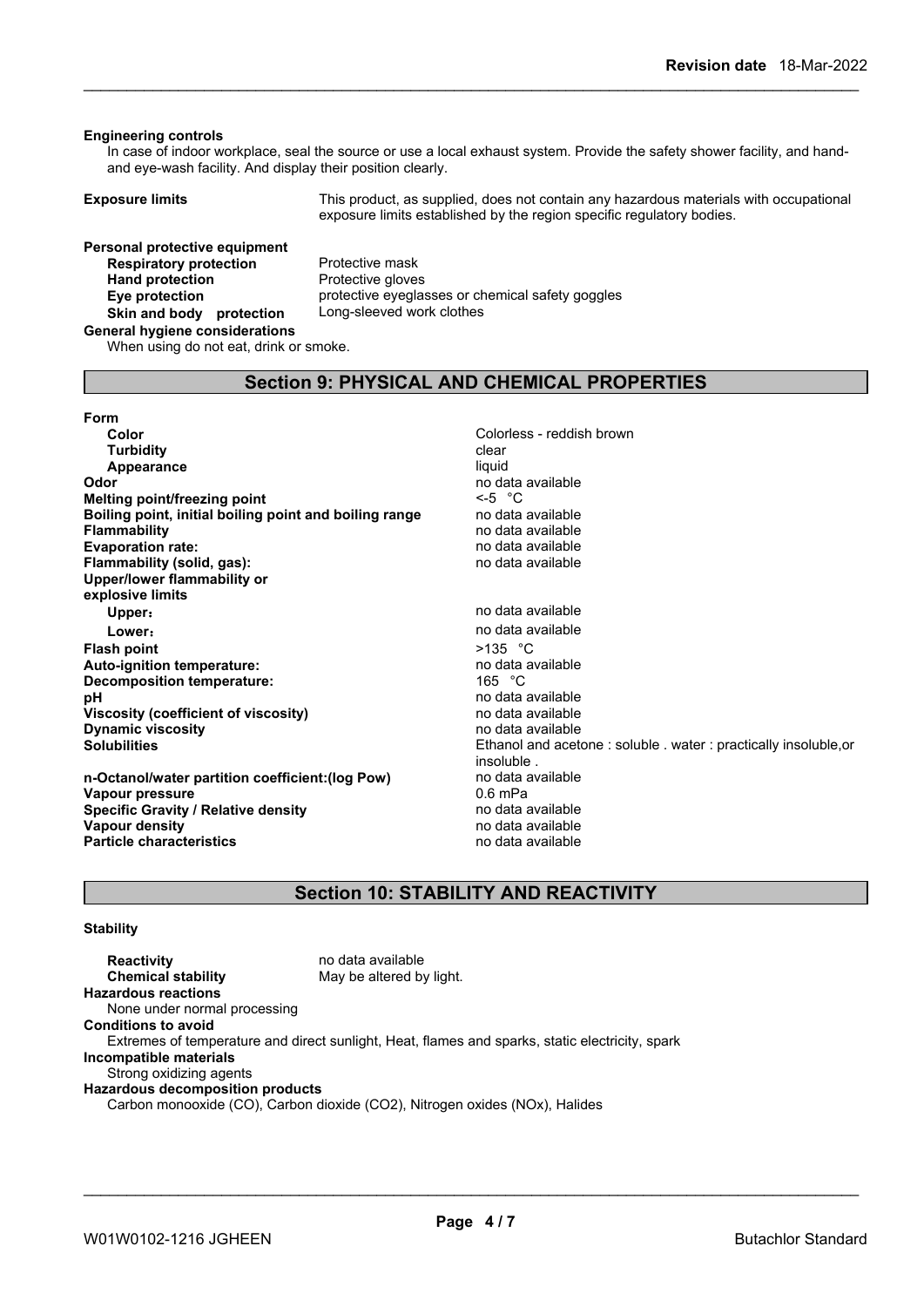# **Section 11: TOXICOLOGICAL INFORMATION**

| <b>Chemical Name</b>                  | Oral LD50                                          | <b>Dermal LD50</b>                                               | <b>Inhalation LC50</b>                                |  |  |
|---------------------------------------|----------------------------------------------------|------------------------------------------------------------------|-------------------------------------------------------|--|--|
| <b>Butachlor</b>                      | 1740 mg/kg (Rat)                                   | > 13000 mg/kg<br>(Rabbit)                                        | > 3.34 mg/L (Rat) 4 h                                 |  |  |
|                                       |                                                    | 3470 mg/kg (Rabbit)                                              |                                                       |  |  |
|                                       |                                                    |                                                                  |                                                       |  |  |
| <b>Chemical Name</b>                  | <b>Acute toxicity -oral- source</b><br>information | Acute toxicity -dermal- source<br>information                    | Acute toxicity -inhalation gas-<br>source information |  |  |
| <b>Butachlor</b>                      | Based on the NITE GHS                              | Based on the NITE GHS                                            | Based on the NITE GHS                                 |  |  |
|                                       | classification results.                            | classification results.                                          | classification results.                               |  |  |
| <b>Chemical Name</b>                  | <b>Acute toxicity -inhalation</b>                  | Acute toxicity -inhalation dust-Acute toxicity -inhalation mist- |                                                       |  |  |
|                                       | vapor-source information                           | source information                                               | source information                                    |  |  |
| <b>Butachlor</b>                      | Based on the NITE GHS                              | Based on the NITE GHS                                            | Based on the NITE GHS                                 |  |  |
|                                       | classification results.                            | classification results.                                          | lclassification results.                              |  |  |
| <b>Skin irritation/corrosion</b>      |                                                    |                                                                  | Skin corrosion/irritation source information          |  |  |
| <b>Chemical Name</b>                  |                                                    |                                                                  | Based on the NITE GHS classification results.         |  |  |
|                                       |                                                    |                                                                  |                                                       |  |  |
|                                       | <b>Butachlor</b>                                   |                                                                  |                                                       |  |  |
| Serious eye damage/ irritation        |                                                    |                                                                  |                                                       |  |  |
|                                       | <b>Chemical Name</b>                               |                                                                  | Serious eye damage/irritation source information      |  |  |
|                                       | <b>Butachlor</b>                                   | Based on the NITE GHS classification results.                    |                                                       |  |  |
| Respiratory or skin sensitization     | <b>Chemical Name</b>                               |                                                                  | Respiratory or Skin sensitization source information  |  |  |
|                                       | <b>Butachlor</b>                                   | Based on the NITE GHS classification results.                    |                                                       |  |  |
| <b>Reproductive cell mutagenicity</b> |                                                    |                                                                  |                                                       |  |  |
|                                       | <b>Chemical Name</b>                               |                                                                  | germ cell mutagencity source information              |  |  |
|                                       | <b>Butachlor</b>                                   | Based on the NITE GHS classification results.                    |                                                       |  |  |
| Carcinogenicity                       |                                                    |                                                                  |                                                       |  |  |
|                                       | <b>Chemical Name</b>                               | Based on the NITE GHS classification results.                    | <b>Carcinogenicity source information</b>             |  |  |

| <b>Chemical Name</b>                                              | Reproductive toxicity source information      |
|-------------------------------------------------------------------|-----------------------------------------------|
| <b>Butachlor</b>                                                  | Based on the NITE GHS classification results. |
| <b>STOT-single exposure</b>                                       |                                               |
| <b>Chemical Name</b>                                              | STOT -single exposure- source information     |
| <b>Butachlor</b>                                                  | Based on the NITE GHS classification results. |
| <b>STOT-repeated exposure</b>                                     |                                               |
| <b>Chemical Name</b>                                              | STOT -repeated exposure- source information   |
| <b>Butachlor</b>                                                  | Based on the NITE GHS classification results. |
| <b>Aspiration hazard</b>                                          |                                               |
| <b>Chemical Name</b>                                              | <b>Aspiration Hazard source information</b>   |
| Based on the NITE GHS classification results.<br><b>Butachlor</b> |                                               |
|                                                                   |                                               |

### **Section 12: ECOLOGICAL INFORMATION**

**Ecotoxicity** No information available

### **Other data**

| Chemical Name    | Short-term (acute) hazardous to the<br>aquatic environment source | Long-term (chronic) hazardous to the<br>aquatic environment source |
|------------------|-------------------------------------------------------------------|--------------------------------------------------------------------|
|                  | information                                                       | information                                                        |
| <b>Butachlor</b> | Based on the NITE GHS classification                              | Based on the NITE GHS classification                               |
|                  | lresults.                                                         | lresults.                                                          |

**Persistence and degradability** No information available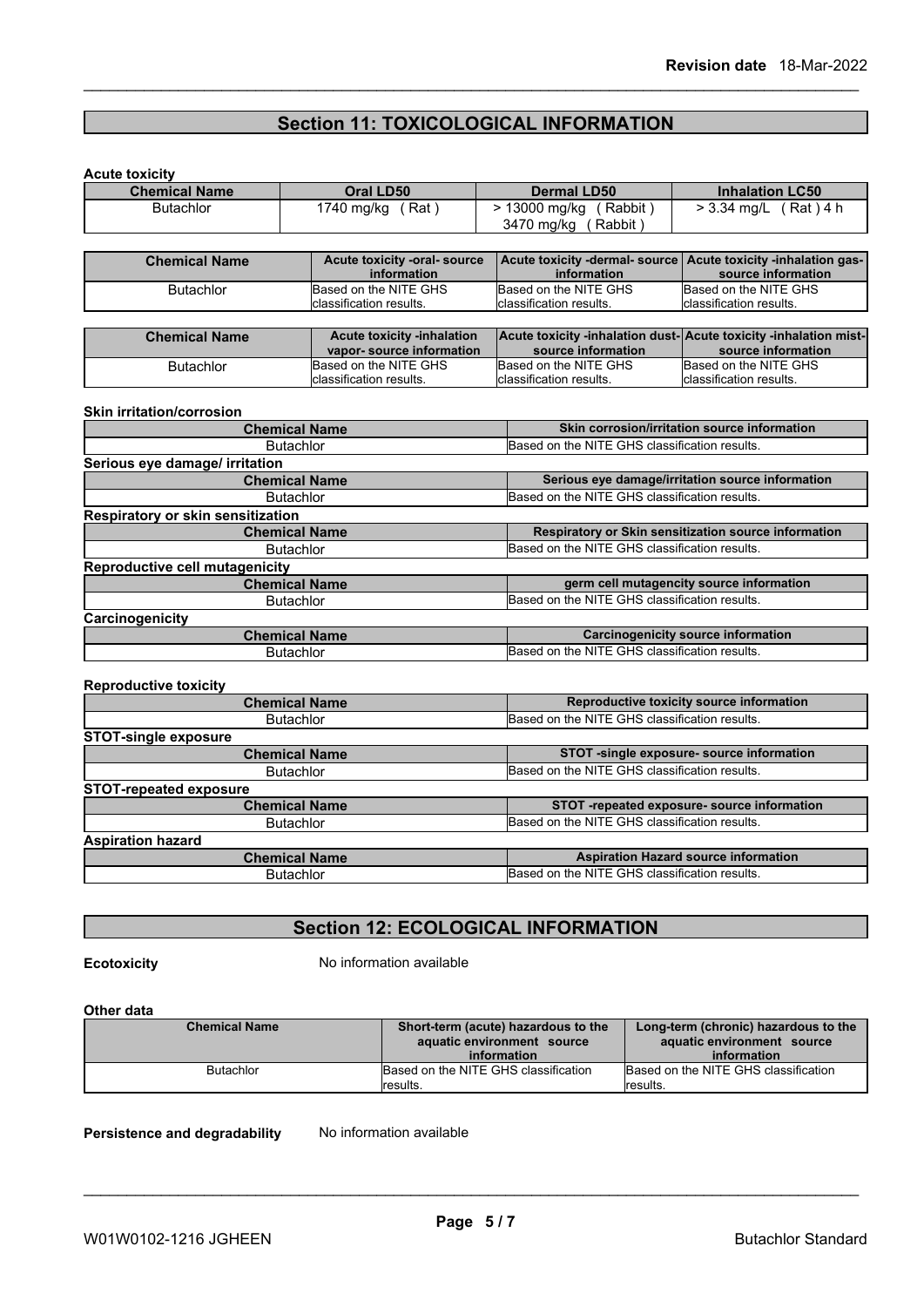## **Bioaccumulative potential** No information available<br> **Mobility in soil** No information available **Hazard** to the ozone layer

No information available<br>No information available

### **Section 13: DISPOSAL CONSIDERATIONS**

#### **Waste from residues**

Disposal should be in accordance with applicable regional, national and local laws and regulations. **Contaminated container and contaminated packaging**

Disposal should be in accordance with applicable regional, national and local laws and regulations.

### **Section 14: TRANSPORT INFORMATION**

| <b>ADR/RID</b>                   |                                                                 |
|----------------------------------|-----------------------------------------------------------------|
| <b>UN number</b>                 | UN3082                                                          |
| Proper shipping name:            | Environmentally hazardous substance, liquid, n.o.s. (Butachlor) |
| <b>UN classfication</b>          | 9                                                               |
| <b>Subsidiary hazard class</b>   |                                                                 |
| Packing group                    | Ш                                                               |
| <b>Marine pollutant</b>          | Yes                                                             |
| <b>IMDG</b>                      |                                                                 |
| <b>UN number</b>                 | UN3082                                                          |
| Proper shipping name:            | Environmentally hazardous substance, liquid, n.o.s. (Butachlor) |
| <b>UN classfication</b>          | 9                                                               |
| <b>Subsidiary hazard class</b>   |                                                                 |
| Packing group                    | Ш                                                               |
| Marine pollutant (Sea)           | Yes                                                             |
| Transport in bulk according to   | No information available                                        |
| Annex II of MARPOL 73/78 and     |                                                                 |
| the IBC Code                     |                                                                 |
| IATA                             |                                                                 |
| UN number                        | UN3082                                                          |
| Proper shipping name:            | Environmentally hazardous substance, liquid, n.o.s. (Butachlor) |
| <b>UN classfication</b>          | 9                                                               |
| <b>Subsidiary hazard class</b>   |                                                                 |
| Packing group                    | Ш                                                               |
| <b>Environmentally Hazardous</b> | Yes                                                             |
| <b>Substance</b>                 |                                                                 |

## **Section 15: REGULATORY INFORMATION**

| International Inventories                       |                                                                                        |
|-------------------------------------------------|----------------------------------------------------------------------------------------|
| <b>EINECS/ELINCS</b>                            | Listed                                                                                 |
| <b>TSCA</b>                                     |                                                                                        |
|                                                 |                                                                                        |
| Japanese regulations                            |                                                                                        |
| <b>Fire Service Act</b>                         | Category IV, Class III petroleums, dangerous grade 3                                   |
| <b>Poisonous and Deleterious</b>                | Not applicable                                                                         |
| <b>Substances Control Law</b>                   |                                                                                        |
| Industrial Safety and Health Act Not applicable |                                                                                        |
| <b>Regulations for the carriage</b>             | Noxious Substances (Ordinance Art.3, Ministry of Transportation Ordinance Regarding    |
| and storage of dangerous                        | Transport by Ship and Storage, Attached Table 1)                                       |
| goods in ship                                   |                                                                                        |
| <b>Civil Aeronautics Law</b>                    | Misellaneous Dangerous Substances and Articles (Ordinance Art. 194, MITL Nortification |
|                                                 | for Air Transportation of Explosives etc., Attached Table 1)                           |
| <b>Pollutant Release and Transfer Class 1</b>   |                                                                                        |
| <b>Register Law</b>                             |                                                                                        |
| (~2023.3.31)                                    |                                                                                        |
| Class 1 - No.                                   | 376                                                                                    |
| <b>Pollutant Release and Transfer</b>           | Class 1                                                                                |
|                                                 |                                                                                        |